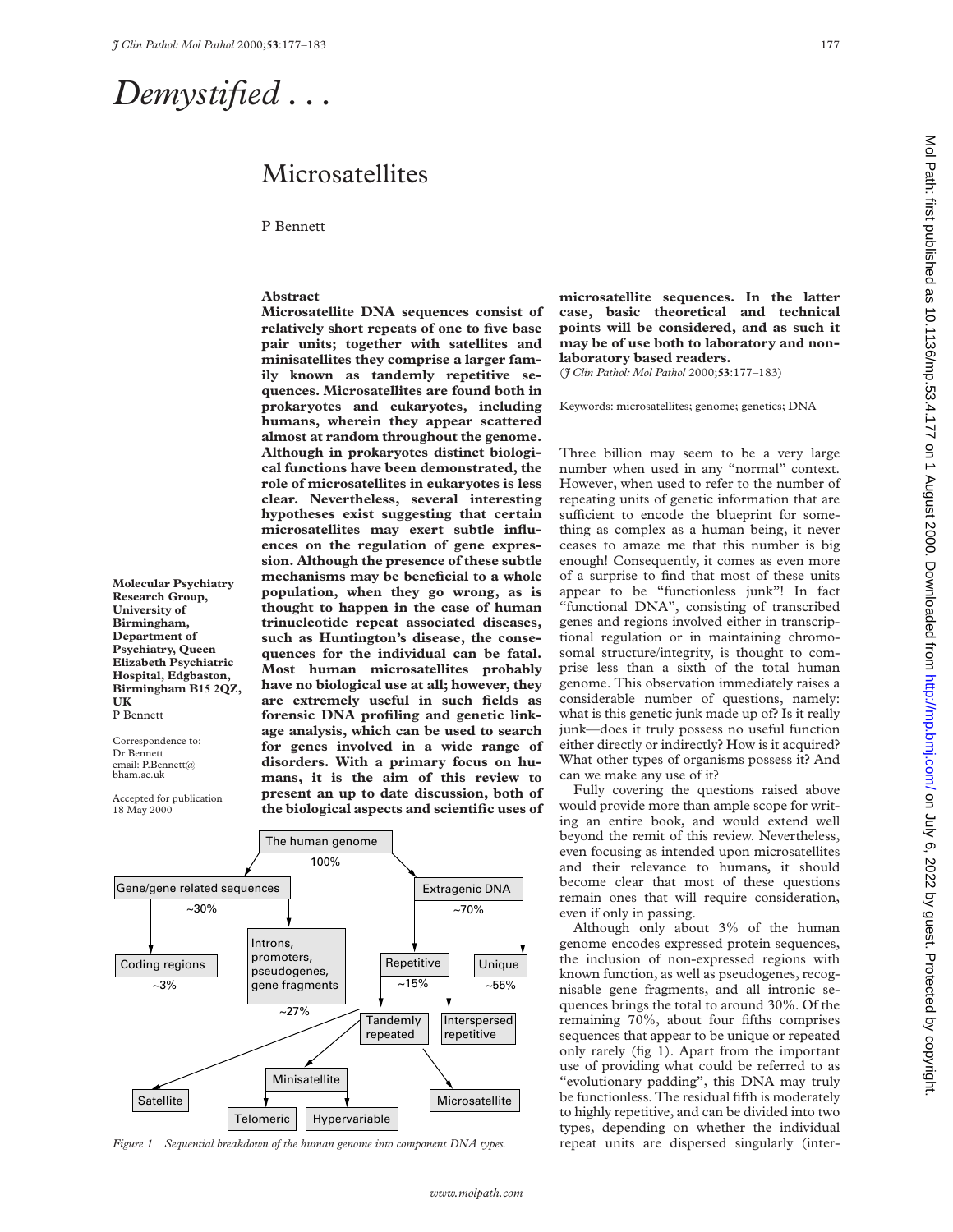Table 1 Details of the different types of satellite DNA

|                             | Satellite                                                     | Minisatellite (telomeric)                                                                                                                   | Minisatellite (hypervariable)                                                                 | Microsatellite                                                                                                                 |
|-----------------------------|---------------------------------------------------------------|---------------------------------------------------------------------------------------------------------------------------------------------|-----------------------------------------------------------------------------------------------|--------------------------------------------------------------------------------------------------------------------------------|
| Other names                 |                                                               |                                                                                                                                             | Variable number tandem repeats<br>(VNTRs)                                                     | Short tandem repeats (STRs)                                                                                                    |
| Size of repeat unit         | 5 to several hundred bases                                    | Mainly "TTAGGG" in humans                                                                                                                   | $6$ to $> 50$ bp                                                                              | $1$ to $5$ bp                                                                                                                  |
| Total expansion size        | 100 kb to several Mb                                          | $10 - 15$ kb                                                                                                                                | 100 bp to $\sim$ 20 kb                                                                        | 10 to $\sim$ 100 bp (excluding certain<br>trinucleotide repeats)                                                               |
| Location                    | Heterochromatin, especially<br>centromeric<br>heterochromatin | All telomeres                                                                                                                               | Throughout genome, but most<br>clustered in telomeric regions                                 | Distributed almost ubiquitously<br>throughout genome                                                                           |
| <b>Biological functions</b> | Unknown (probably none)                                       | Protects chromosome ends,<br>provides means of terminal<br>sequence replication, possible<br>roles in chromosome pairing and<br>cell ageing | Very rare examples of expression,<br>importance unknown. Otherwise<br>unknown (probably none) | Unknown, but may fine tune gene<br>expression. Again trinucleotides<br>are special case. (Contingency<br>genes in prokaryotes) |

spersed repetitive DNA) or clustered together (satellite DNA).

The topic of interspersed repetitive DNA will not be discussed in detail within this review; however, a few interesting points are worthy of note before moving on to consider satellite DNA. There are several families of interspersed repetitive DNA, although the two largest are known as short and long interspersed nuclear elements (SINEs and LINEs, respectively), $\frac{1}{2}$  and it is to the SINE family that the frequently mentioned Alu repeat belongs. Alu is primate specific, and consists of a DNA sequence approximately 280 bp (base pairs) long, which is imperfectly repeated around three quarter of a million times within the human genome. This makes it the single most abundant human DNA sequence, occurring on average once every 4 kb (kilo base pairs), and accounting for more than 5% of total DNA. Alu sequences, in common with many interspersed repeats, appear to have arisen and subsequently been propagated by means of retrotransposition; that is to say they are genomic (human or viral) DNA sequences that have been transcribed into RNA before being reverse transcribed back into chunks of isolated DNA. Such chunks are then able to reinsert elsewhere within the human genome. Indeed some members of the LINE family of interspersed repeats are thought to encode functional reverse transcriptases and hence could be capable of facilitating their own propagation.<sup>2</sup>

#### **Satellites**

Like interspersed repetitive DNA, certain types of satellite sequences can be found widely dispersed throughout the genome. However, satellite DNA differs in that at any one locus the basic repeat unit is found as an array of tandem duplications. Indeed, the various types of satellite DNA are commonly referred to collectively as tandemly repeated DNA. Furthermore, for many satellites, the number of tandem repeats at a given locus can vary from one individual to the next. In short, satellite sequences are frequently polymorphic which, as we shall see later, can make them very useful for scientists. This apparent instability, in conjunction with their tandemly repeating nature, suggests that the origin of satellite DNA is likely to be very different to that of the interspersed repetitive DNA elements mentioned above.

Based upon both the size of the individual repeating unit and the overall repeat length, tandemly repeated DNA has been split into three subgroups, known as satellites, minisatellites, and microsatellites. Despite attempts,<sup>3</sup> there are no universally accepted size limits to the boundaries of each subgroup, although the figures quoted by many authors are in general agreement, hence those used in this review represent the consensus (table 1).

Satellite DNA was the first of the tandemly repeating DNA sequences to be discovered,<sup>4</sup> and was so named by its appearance as minor or "satellite" bands that separated from the "bulk" DNA upon buoyant density gradient centrifugation. Further satellite sequences were identified later by restriction digestion of genomic DNA; by using restriction enzymes that cut only once within the basic repeat unit, large amounts of DNA corresponding to the size of the monomer unit would be seen after electrophoretic separation. Indeed, as a result of incomplete digestion and random point mutations causing the loss of restriction sites within certain individual repeat units, a "laddering" effect owing to the presence of various multimers was often seen. $\frac{1}{5}$  The basic repeat unit of satellite DNA can vary from as little as five to as many as several hundred base pairs; however, the overall repeat size at any one locus is enormous, and may cover anywhere from around 100 kb to several Mb (mega base pairs). Human satellite DNA is not transcribed, and is found in heterochromatin (condensed areas of chromatin consistently lacking actively expressed genes), especially centromeric heterochromatin. However, there is no evidence to suggest that these restrictions upon chromosomal localisation are associated with any functional importance. Thus, the jury remains out on the extent to which satellite DNA constitutes true genetic junk. Furthermore, because of its enormous size and restricted localisation, satellite DNA is of no real use for either individual DNA profiling or genetic linkage studies.

# **Minisatellites**

Unlike satellite DNA, minisatellites are more interesting and have been useful. Minisatellite DNA consists of moderate arrays of tandem repeats spanning approximately 100 bp to 20 kb in length. It can be subdivided into two types, the first of which is known as telomeric. Telomeric DNA consists of 10–15 kb of hexa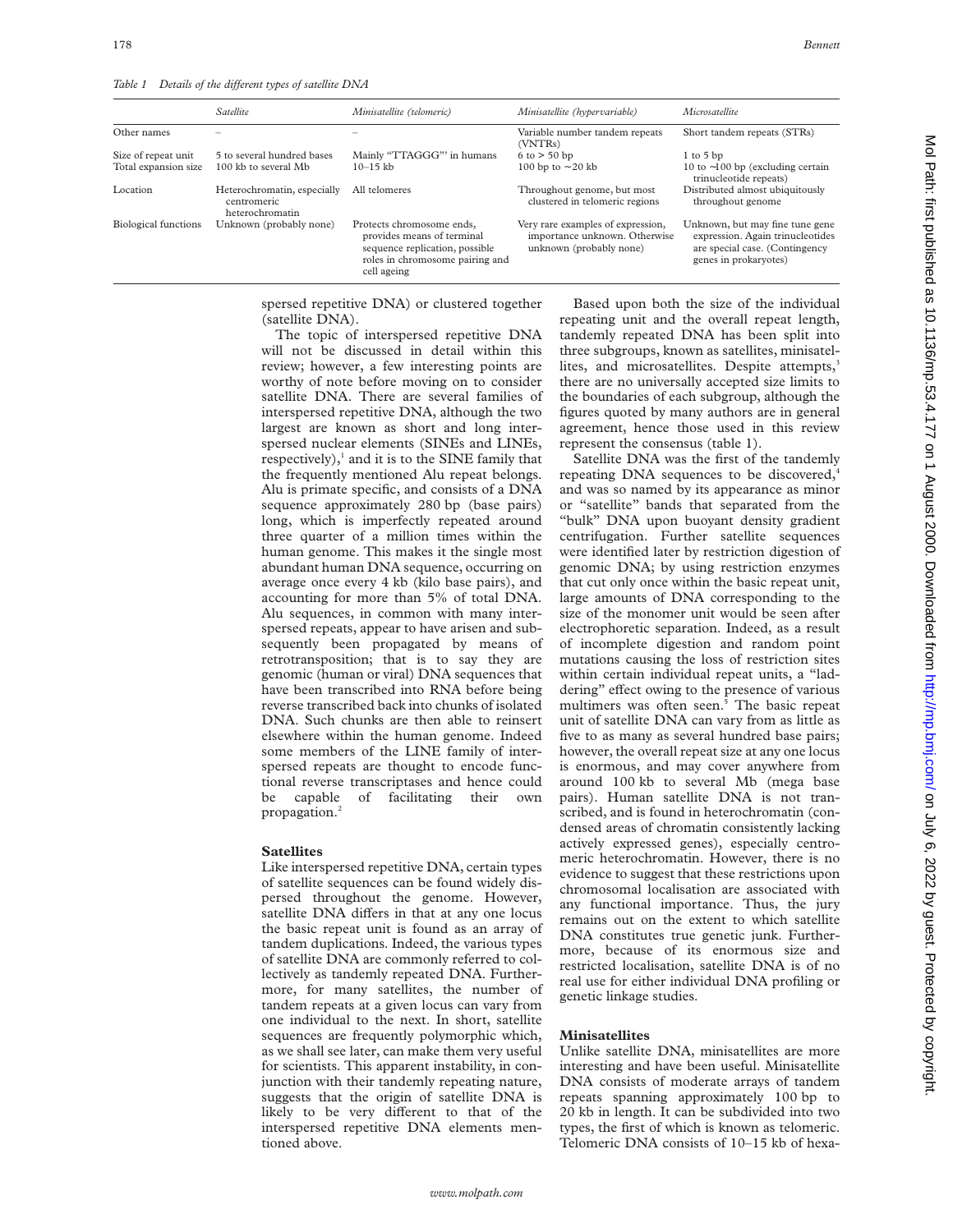nucleotide repeats (mainly TTAGGG), added to the telomeres of all chromosomes by the enzyme telomerase. Such DNA is most definitely functional in that it protects the ends of chromosomes from degradation and provides a means for the complete replication of telomeric sequences. It is also thought to play a role in the pairing and orientation of chromosomes during cell division.

The second type of minisatellite sequences are hypervariable minisatellite DNA, and include those first discovered in 1985 by Alec Jeffreys and colleagues at Leicester University.<sup>6</sup> The basic repeat unit may vary in length from six to > 50 nucleotides, with the overall number of repeats at any one locus usually being highly polymorphic between individuals. Also commonly known as variable number tandem repeats or VNTRs (despite the fact that by true definition, this term would also encompass satellite and microsatellite sequences), it is their highly polymorphic nature that makes minisatellites so useful in the field of DNA profiling. Initially, the technique developed by Jeffreys's team was known as DNA fingerprinting.<sup>7-10</sup> This involved hybridising short synthetic probes containing common core sequences, such as GGGCAGGANG (which Jeffreys showed was found within most VNTRs), to an individual's genomic DNA, which had been digested with restriction enzymes and then separated by electrophoresis (a process known as Southern blotting). The probes would "stick" to dozens of DNA fragments, the sizes of which were determined by the number of repeats they contained. Consequently a complex banding pattern or "fingerprint" would be produced, which was essentially unique to that individual. Furthermore, offspring would display a pattern made up of equal combinations of the bands present in their parents' fingerprints. This technique started a revolution in fields such as forensic science and paternity testing, but still had some disadvantages. The principal problem was that there was no practical way of knowing which pairs of bands in the fingerprint represented alleles at a particular minisatellite locus; consequently, it was not possible to calculate allele frequencies and hence reliably state the odds of bands within a fingerprint matching as a result of chance. There were also potential technical difficulties and a considerable opportunity for human error. Thus, although doubtlessly remaining very useful, the DNA fingerprinting technique was less than ideal in a courtroom situation.

As knowledge of minisatellite sequences increased, and as a result of the problems described above, the so called multilocus minisatellite probes of DNA fingerprinting were soon replaced with specific single locus minisatellite or VNTR probes.<sup>11-14</sup> This solved the main problem of fingerprinting and with, typically, the use of between four and 10 highly polymorphic VNTRs, astronomically large odds against matches being the result of chance were quoted in the courts. Looking back, these figures were probably over optimistic because they did not take sufficient account of factors like the

variations in allele frequencies between different populations/ethnic groups or the raised odds of matches within genetically isolated communities. Nevertheless, the odds of genuine chance matches were almost certainly far outweighed by the odds of matches being incorrectly scored as the result of human error. Most of the potential for human error lay within a process known as "binning". This was where a decision had to be made as to which allele (or repeat number) corresponded to which band on the Southern blot autoradiograph. Although this was usually easy enough for any one autoradiograph, comparing data from one autoradiograph to the next, or worse still between different laboratories, could be considerably more difficult. Today, the replacement of minisatellite with microsatellite sequences in DNA profiling has largely overcome the binning problem, as will be discussed later. However, DNA profiling still remains subject to continuing statistical debates over the odds of chance matches; indeed, courtroom figures quoted by different "expert witnesses" can vary over a millionfold. Nevertheless, even the most cautious of these still place the odds of chance matches to be in the order of hundreds of thousands to one. Hence, although it may be inappropriate to consider it alone as positive proof, any court persuaded by defence lawyers to ignore forensic DNA evidence completely does so at its peril. Furthermore, it is vitally important to remember that the ability of forensic DNA evidence to exonerate the falsely accused is essentially absolute, and for this reason alone should be regarded as an indispensable tool.

Whereas at the time (before microsatellites) minisatellites were very useful to scientists for such things as paternity testing and forensic identification, when it came to linkage analysis minisatellites were similar to satellites, in that their uneven distribution throughout the genome made them relatively poor genetic markers. However, unlike satellites, which as mentioned previously, tend to cluster centromerically, minisatellites appear to prefer telomeric regions. Again, although there is no evidence to suggest that this restricted localisation has any functional relevance, minisatellites have been reported to act as "hot spots" for homologous recombination.<sup>15</sup>

The precise genetic mechanisms that originated the huge expansions seen in satellite and minisatellite sequences are unclear. However, unequal crossover or unequal sister chromatid exchange probably accounts for the extreme variability often seen between individuals at these loci (fig 2).

### **Microsatellites**

We have now reached the final stage in the hierarchy of tandemly repetitive sequences, namely microsatellites or STRs (short tandem repeats). These comprise simple mononucleotide to pentanucleotide repeats, varying from a few tens of bases up to typically one hundred or so, although some trinucleotide repeats make notable exceptions, as will be discussed later. They are spread more or less evenly throughout the entire human genome, with the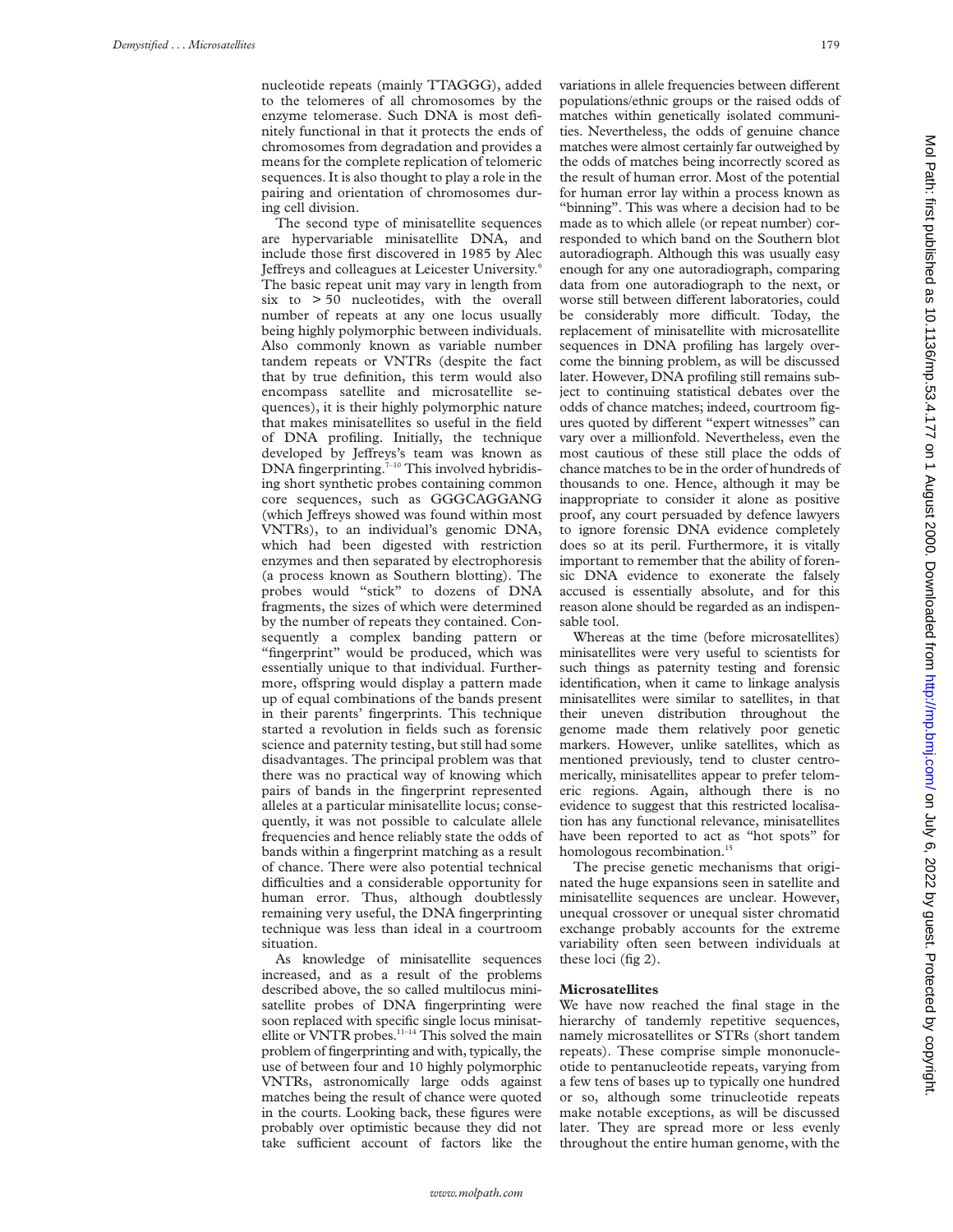total number of each decreasing as the size of the repeat unit increases. For example, mononucleotide repeats, especially A and T repeats, are believed to be present at around half a million loci (occupying about 10 Mb in total), whereas the number of pentanucleotide repeat loci is estimated at only a few thousand. It is probable that larger repeats are less common because of the way in which microsatellites are thought to arise. This involves a process that has been multiply referred to as "DNA slippage", "polymerase slippage", or "slipped strand mispairing". In essence, this slippage is thought to occur within the complex of proteins that mediates DNA replication, as a consequence of mispairing (by one repeat unit or occasionally more) between the original template strand and the newly synthesised DNA strand. The resulting region of unpaired DNA is then forced to "loop out". If this "loop" is on the new strand the net effect is addition of a repeat unit; if it is on the template strand it is removed by enzymes, and the net effect is loss of a repeat unit (fig  $3$ ). Larger order repeats would require either strand to slip further before the bases could pair correctly again, and would potentially explain why they are less common and often more stable. Other factors such as the number, location, and sequence of repeats are also likely to affect the rate and direction of slippage, although as yet no simple or universal rules have been found.16 17 However, it does appear that as expansions get larger there is a tendency for the loss of multiple repeats to predominate, hence providing a biological constraint to prevent unlimited growth. $18$  In addition to these factors, it must also be remembered that the rate at which slippage phenomena occur is not the same as a microsatellite's apparent mutation rate. This is because most loops resulting from slippage are repaired correctly by the cell's DNA mismatch repair system. Consequently, observed microsatellite mutation rates represent the net results of an interplay between slippage and mismatch repair.<sup>16</sup> Indeed, geneticists may regard themselves as remarkably fortunate that the balance between these processes lies where it does. If the observed mutation rates were too low, microsatellites would be very rare and far less polymorphic; if they were too high, many would show changes from one generation to the next, preventing patterns of inheritance being investigated accurately. For example, were a child to possess alleles of a particular marker not present in either of its parents, we would infer that the child was adopted. However, this inference relies on the assumption that the odds of that marker undergoing mutation (to produce the alleles seen in the child) within a single generation are very low indeed. With human microsatellites it is almost always acceptable to make this assumption; nevertheless, one must remember that their net mutation rate remains about 10 000 times that for a single base change.<sup>19</sup> Thus, in large scale projects, such as certain genome wide linkage studies (see below), inheritance patterns that can only be explained by germline mutation at

a given microsatellite locus are to be expected occasionally (P Bennett, unpublished data,  $1999$ ).<sup>20</sup>

Before finally going on to consider how microsatellites can be useful to us as scientists or clinicians, it is interesting to consider how they can be of direct use to some of their host organisms. Certain types of bacteria are known to use microsatellite containing genes called "contingency genes". These can confer survival advantages upon a subset of the bacterial population under changing environmental conditions. A specific example of this, which is also of pathogenic relevance to humans, is the use of contingency genes by *Neisseria gonorrhoeae* as a means of evading the immune system. These organisms possess about a dozen genes encoding outer membrane proteins, each of which contains very unstable pentanucleotide repeats. Because the amino acid sequences of proteins are encoded by three base pair units of DNA (codons), any slippage not divisible by this number will cause a frameshift and no protein will be expressed. Subsequent slippages that are divisible by three will of course restore expression. The result of this dynamic process is that only a few genes are switched on at any time; however, which ones these are continually varies from one bacterial generation to the next. This allows the bacterial population to vary its antigenic profile and hence evade the immune system.<sup>21</sup> This reversible switching is called "phase variation", and has been found in many disease causing bacteria.

Contingency genes appear to be confined to prokaryotes. However, allowing for the greater abundance of microsatellite sequences in eukaryotes, combined with their frequent localisation near to or even inside genes (especially trinucleotide repeats), it would be surprising if some did not play a biological role. Indeed, there is already evidence to suggest that glutamine rich domains and triplet repeat encoded polyglutamine stretches are integral components of many proteins involved in transcriptional regulation, from yeasts through to humans.<sup>22</sup> This has led to the hypothesis that some microsatellites in higher organisms may be acting as "dimmer switches", providing a finer level of control than the simple on/off of bacterial contingency genes.<sup>23</sup>

Whereas the biological actions of microsatellites in humans may be subtle, some of their biological consequences certainly are not. This is exemplified by the trinucleotide repeat associated diseases such as Huntington's, myotonic dystrophy, and certain types of spinocerebellar ataxia.24–27 Now known to include more than a dozen rare, dominant, and mainly neurological disorders, this group of diseases is characterised by the primary genetic cause being the expansion of a trinucleotide repeat far outside of its "normal" polymorphic range.<sup>17</sup> Such repeats are usually inside the disease gene, wherein most encode runs of glutamine residues; others, which are outside, are close enough to disrupt its correct functioning. An interesting feature is that disease severity often appears to correlate with the extent of abnor-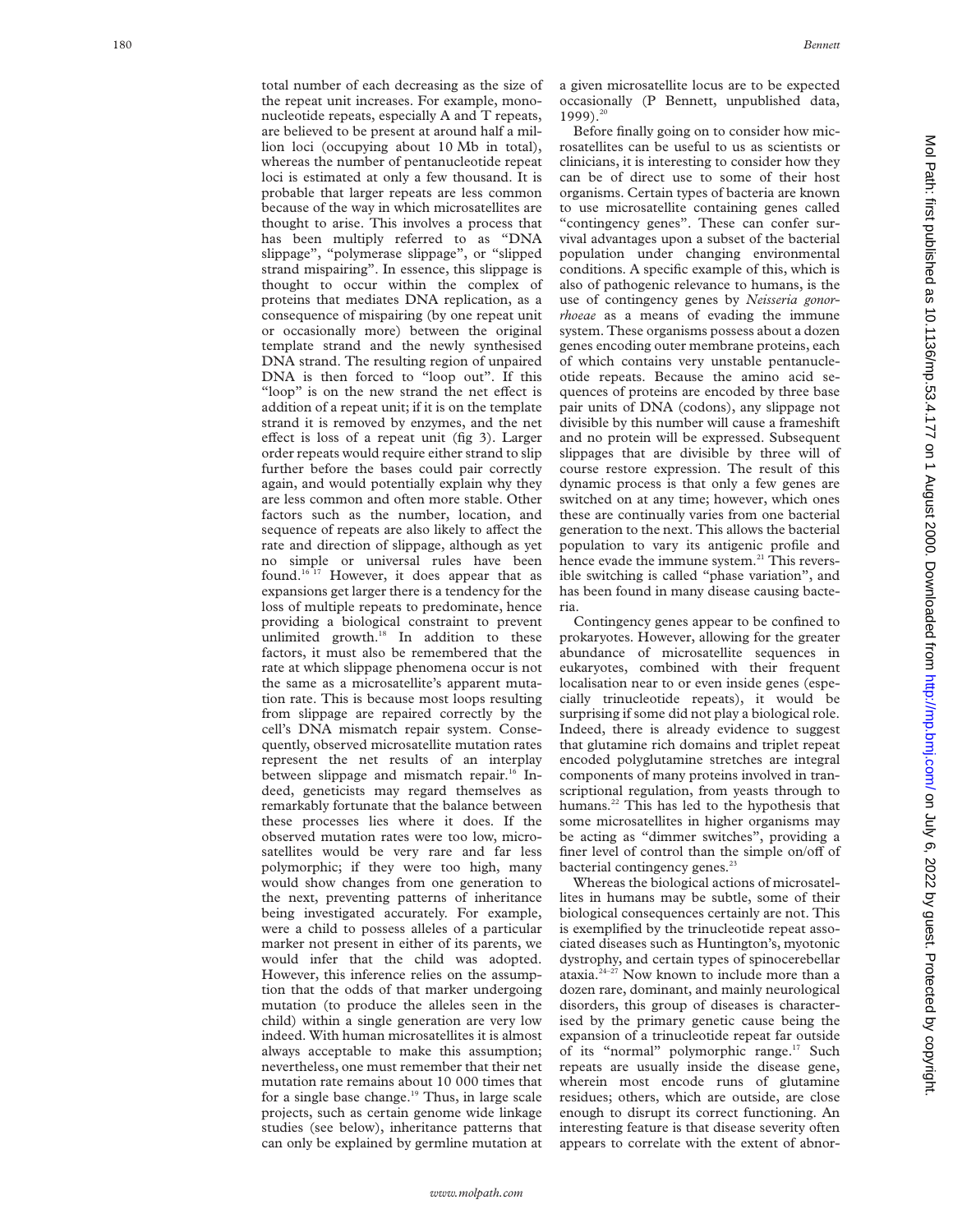

*Figure 2 Diagram illustrating the mechanisms of unequal crossover and unequal sister chromatid exchange, which are thought to be responsible for the extreme level of polymorphism seen in many satellite and minisatellite sequences.*





*Figure 3 Strand slippage during DNA replication. (A) The extending strand slips backwards, resulting in the insertion of an extra repeat unit in the newly synthesised strand. (B) The extending strand slips forwards, resulting in the deletion of a repeat unit in the newly synthesised strand.*

mal expansion. This, in conjunction with the fact that the longer these repeats become the more prone they seem to yet further expansion, may explain the anticipation (successive generations experiencing earlier onset or more severe symptoms) often seen in families afflicted by one of these trinucleotide repeat associated diseases. (Note: despite the name "trinucleotide repeat associated diseases" most trinucleotide repeats are not pathogenic and some might even serve useful functions as described above.)

Apart from the fact that trinucleotide repeats should be better tolerated within coding sequences (because three base pairs constitute a codon the reading frame is not disrupted), the genetic mechanisms responsible for pathogenic trinucleotide repeats being so different to other microsatellite sequences are not understood. However, clues as to why such mechanisms exist may come from the following interesting observation. To date, trinucleotide repeat associated diseases have only been identified in humans. This absence, even from such close relatives as the chimpanzee, combined with the fact that most trinucleotide repeat associated diseases affect neurological function, has led to the hypothesis that the presence of trinucleotide repeats within certain brain related genes may have increased adaptability and contributed to the evolution of brain function. This means that the trinucleotide repeat associated diseases could represent the genetic costs for those benefits that we now enjoy over other primates.<sup>19</sup>

#### **So how are microsatellites used?**

Microsatellites are almost ideal genetic markers. They are abundant, codominant, highly polymorphic and, very importantly, they are spread across the entire euchromatic part of the genome. Consequently, they have largely replaced minisatellites and now represent the markers of choice for many genetic applications. Indeed, so many people began using so many different microsatellite markers in so many different applications that a universally accepted system for naming and cataloguing them rapidly became essential. As a result, human microsatellite markers are now named in standard formats—for example, D12S324, where 12 is the chromosome on which the marker is located and 324 comprises a unique identifier. Information pertaining to each marker, such as cytogenetic location, heterozygosity, allele frequencies, and assay conditions, can be obtained via the internet (http:// www.marshmed.org/genetics/ is a good site to start at). These internet websites are operated by large institutions involved in mapping/ sequencing the human genome. The work is collaborative and information is exchanged regularly to ensure that the relevant globally accessible databases are kept up to date.

So how are microsatellite sequences assayed within the laboratory, and how are the data generated useful? This question is best answered by considering several common applications as examples.

In essence, most assays for microsatellites are similar to those described previously for minisatellites in that they involve the electrophoretic separation of DNA fragments according to size. However, unlike the large minisatellite containing DNA fragments generated by restriction enzyme digestion and separated in low resolution media such as agarose, microsatellite containing DNA fragments are usually small enough to be amplified using the polymerase chain reaction (PCR) and separated in high resolution media like polyacrylamide (some of the pathogenic triplet repeat expansions are exceptions). Because of this, alleles differing in size by only a single repeat unit can be resolved unambiguously. This fact alone has contributed towards solving the problems associated with the binning process mentioned previously, although as we shall see, additional technologies can provide even more improvement. Not all microsatellite based applications require allele binning—for example, diagnostic testing to determine which currently healthy family members are going to succumb to one of the trinucleotide repeat associated diseases. For some of these diseases, it may only be necessary to determine that the relevant repeat has undergone a gross expansion, whereas for others the threshold between getting the disease or not can be as little as a few repeat units. Loss of heterozygosity (frequently referred to simply as LOH), which is a technique used to identify the possible locations of tumour suppressor genes, is another application in which the precise determination of specific alleles at a given marker is not necessary. This is because the only comparisons being made are between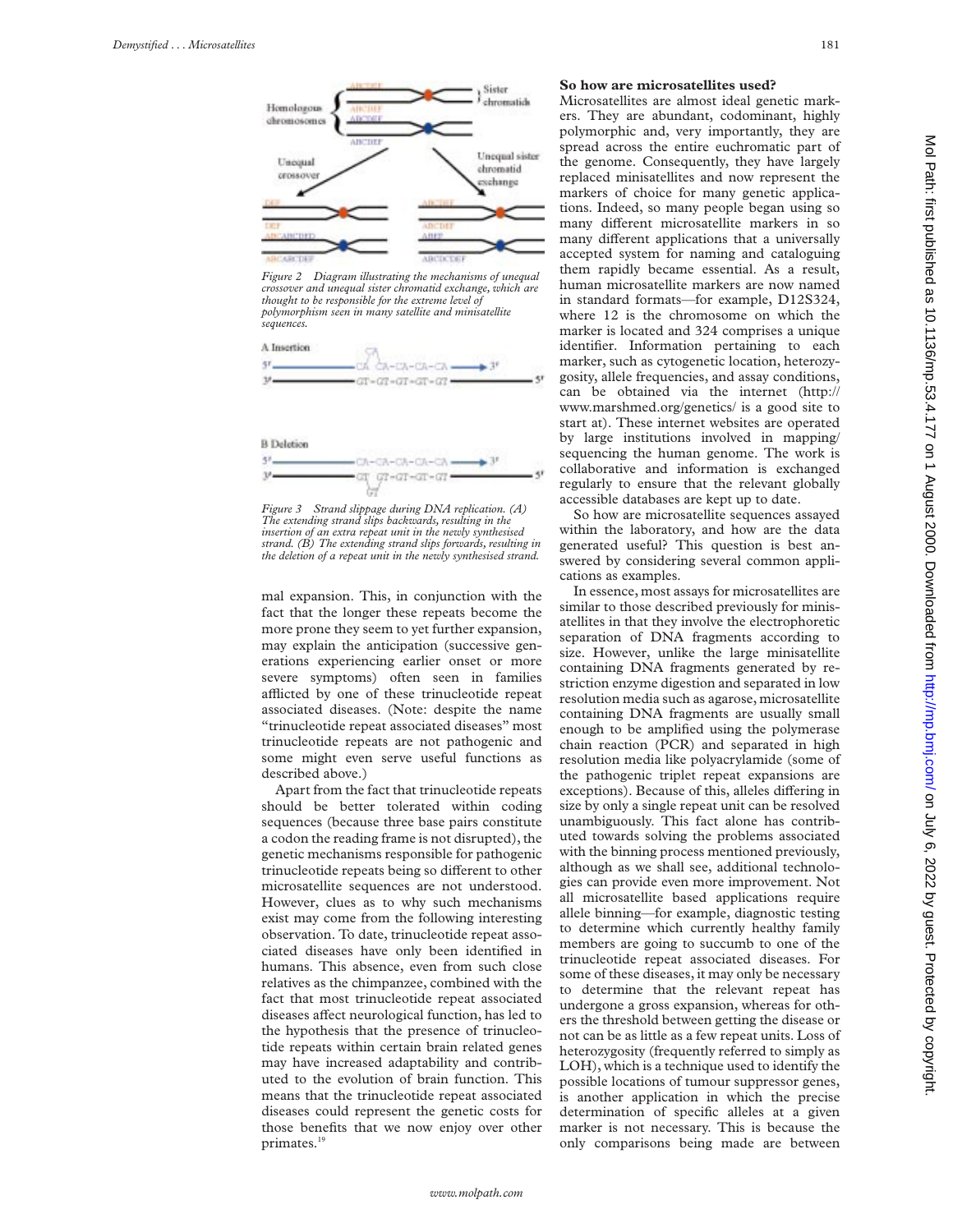DNA from normal and tumour tissue isolated from single heterozygous individuals. Any consistent loss of this somatic heterozygosity (regardless of allele) for a specific microsatellite marker is indicative of a DNA deletion within the tumour. In addition to the marker, this deletion will contain some part of the surrounding DNA, which may have contained a previously active copy of a tumour suppressor gene.

Of those applications that do require alleles to be binned, the most important one not yet



*Figure 4 Examples of the raw output generated using semi-automated fluorescent* technology to genotype microsatellite markers. Here, alleles at two different microsatellite loci *that overlap in size range are resolved by labelling with different fluorophores (visualised in blue and green). Amplicons are labelled with their estimated size in base pairs, calculated automatically by comparison with the reference size standards shown in red. These size standards are premixed with the test sample and electrophoresed simultaneously in the same gel lane, automatically controlling for lane to lane variation.*

5' -TGCATGACGTGTCTGTGTGTGTGTGTGTGTGATCGTCAGTGCCT-3' 3' -ACGTACTGCACAGACACACACACACACACAGCAGTCACGGA-5'



*Figure 5 Schematic illustrating a hypothetical microsatellite sequence after PCR amplification. After automated amplicon sizing, the process of allele binning is shown to illustrate the way in which the Mendelian inheritance of microsatellite marker alleles can easily be followed. For simplicity, the microsatellite containing polymerase chain reaction amplicon shown is very small, typically amplicons would be at least twice this size.*

discussed is linkage analysis. Not previously possible on a comprehensive genome wide scale, owing to the restricted chromosomal localisation of other types of markers, linkage analysis is a technique aimed at finding the approximate chromosomal location of any type of disease gene. This may be relatively easy for single gene disorders, with as little as a single large family sometimes being enough. For so called complex disorders that are not inherited in a simple Mendelian fashion, many hundreds of families might be required to obtain the statistical power needed to identify the number of much weaker disease susceptibility genes likely to be involved. Thus, such projects can rapidly become considerable undertakings generating huge amounts of data, the statistical analysis of which alone can be formidable. Nevertheless, the basic principles of genetic linkage analysis are relatively simple, relying essentially on two assumptions, namely: (1) that at a given locus each parental allele has an equal chance of being transmitted to a child, and (2) that as a consequence of the random recombinations that take place at meiosis, the smaller the genetic distance between two loci the greater the chance that they will be co-inherited. In short, microsatellite markers whose alleles are seen to be inherited preferentially by those family members with the disease are said to be linked, and should co-localise with the disease gene. On the other hand, the alleles of unlinked markers lying well away from the disease gene locus should be inherited equally between affected and unaffected family members. LOD scores which are statistics frequently quoted in linkage studies, provide a measure of the likelihood that any preferential inheritance seen for a given marker is the result of genuine linkage as opposed to simple chance.

For projects such as complex genetic linkage studies, there is already a considerable chance inherent in the methodology of generating false positives/negatives, hence it is essential that this is not increased by genotyping errors. As for paternity testing, and especially forensic DNA testing, it need not be explained how the consequences of genotyping errors could be dire indeed. Consequently, I shall conclude this review with a brief summary of the current state of the art for microsatellite genotyping.

Traditionally, DNA fragments separated in polyacrylamide have been visualised by techniques such as autoradiography or silver staining. However, with these techniques all DNA fragments appear the same; thus, to avoid confusion between different fragments of similar size any reference standards used to estimate the size of the test fragment must be physically separated. At best, this will be in the adjacent lane on the gel; at worst, reference standards will be at the edges of the gel, with several dozen test samples between them. For several reasons, such gels rarely if ever run completely level; therefore, after visualisation one cannot simply place a ruler across and assume that aligned fragments are by definition the same size. This problem of lane to lane variation has now been resolved by the use of fluorescence technology. The reference size standards and